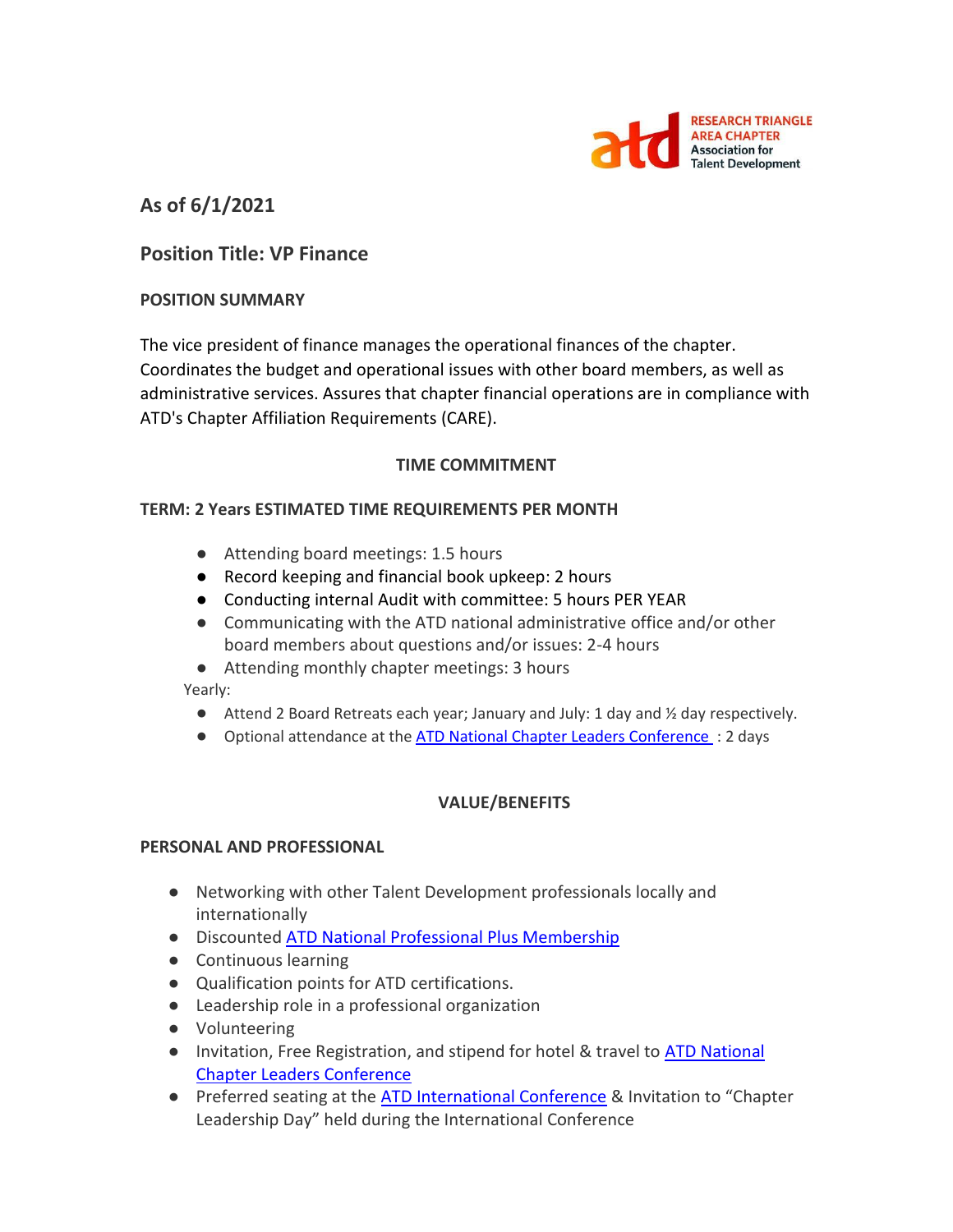### **RESPONSIBILITIES**

### **BUDGETING**

● By January 1 of each year, it creates an annual operating budget and uploads it to the "Financial Reports" section of our [ATD RTA Board Google Site](https://sites.google.com/site/rtaboardofdirectors/home) and makes it accessible to members at the Monthly Chapter meeting in January.

### **AUDITING & COMPLIANCE**

- Audits income/expenses and cash-flow on a monthly basis to ensure the chapter's sound financial status
- Reports the results of financial audits to the board in a timely manner
- Ensures financial compliance with CARE
- Ensures chapter is in compliance with state and federal reporting requirements

### **FINANCIAL OPERATIONS**

- Overseas operations and finance for the chapter
- Reconciles chapter bank accounts on a regular basis in collaboration with the Chapter Administrator
- Oversees the accuracy of record-keeping and reporting
- Issues payment for invoices in a timely manner
- Maintains chapter tax-exempt non-profit status
- Ensures that the chapter maintains adequate insurance coverage

### **Training**

- Recruits and trains incoming VP of Finance
- Recruits and trains volunteers to support the responsibilities of the role

### **BOARD ROLE**

- Reports on the financial status of Chapter each January at a membership meeting.
- By February of each year creates and presents a Chapter budget for Board approval and makes it available to members once approved – in accordance with the chapter Bylaws. Budget loaded in the "Financial Reports" section of the [ATD RTA Board Google Site](https://sites.google.com/site/rtaboardofdirectors/home)
- Monthly presents a monthly financial report at the board meeting outlining budget vs. actual financial report. All reports loaded in the "Financial Reports" section of the [ATD RTA Board Google Site](https://sites.google.com/site/rtaboardofdirectors/home)
- A year-end financial report including income, expenses, assets, and liabilities shall be published and made available to the Chapter membership– in